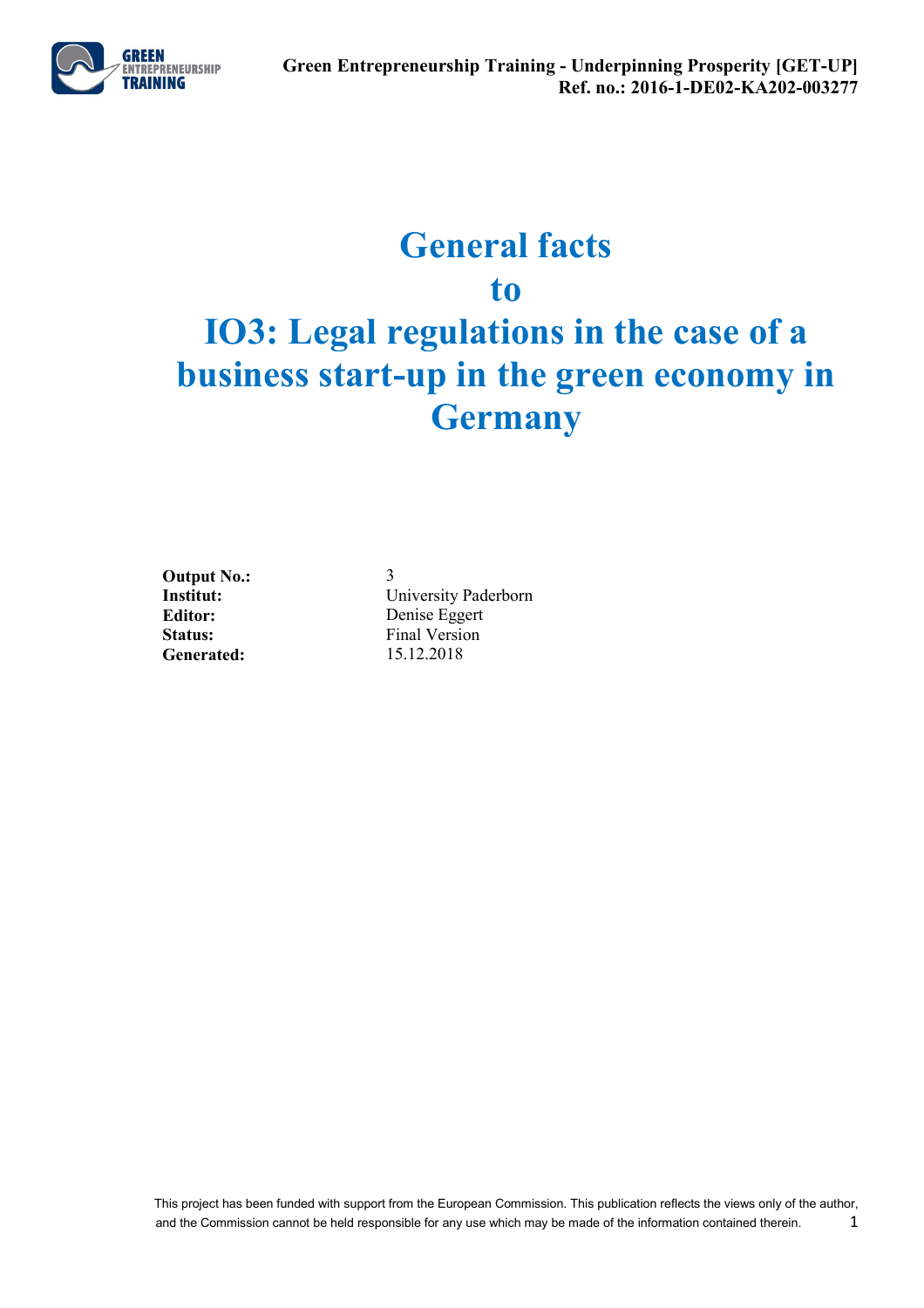

### General Facts on Legislation and Regulations in Germany

**Would you like to start your own business?** On this page you will find the most important questions, answers, and tips that you should consider when starting your own business in Germany. The information has been given carefully, but without guarantee. Therefore, please invite inquire yourself again).

The following is a list of the steps you should take to set up your own business:

**Businessplan**: This is not mandatory, but is recommended and can also be helpful in financing questions. You will find support at the IHK / HWK and other chambers / guilds.

Founding or taking over a business by non-EU citizens: If you are a non-EU citizen, you must apply for a "residence permit (for a limited period of time) for self-employment". Further information can be found here: https://www.amtlicheinfach.de/DE/Wirtschaft/Unternehmensaufbau/Gruendung/Gruendung\_node.html

**Revenue board:** Tax office: The revenue board must be informed about the founding of a company so that a tax number can be assigned. (In the case of inheritance or gift, please find out about or exemption from inheritance/gift tax, as this must also be reported to the tax office)

**Choice of legal form:** Since there are different legal forms, you should inform yourself about the different forms in order to be able to make a considered decision. An overview can be found, for example, here: https://www.foerderland.de/gruendung/rechtsformen/

**Commercial register / land register at the local court**: Except for the civil law partnership (GbR), all companies must be entered in the commercial register at the local court.

**Registration of the trade**: The company must be registered with the Trade Licensing Office. You can find out more about the documents you submit here: **https://www.amtlicheinfach.de/DE/Wirtschaft/Unternehmensaufbau/Gruendung/Gruendung\_node.html**

**Registration at the responsible accident insurance institution**: In almost every industry, you must register with the responsible accident insurance institution. Further information can be found, for example, here: **https://www.fuer-gruender.de/wissen/unternehmen-gruenden/unternehmenanmelden/berufsgenossenschaft/**

**Registration at the Chamber of Crafts:** If you open a craft business, a registration at the Chamber of Crafts is necessary.

**Registration at the IHK**: As a tradesmen you must register with the Industrie- und Handelskammern (IHK).

**Recruiting staff**: To recruit staff, a company number is required, which needs to be requested at the Employment Agency.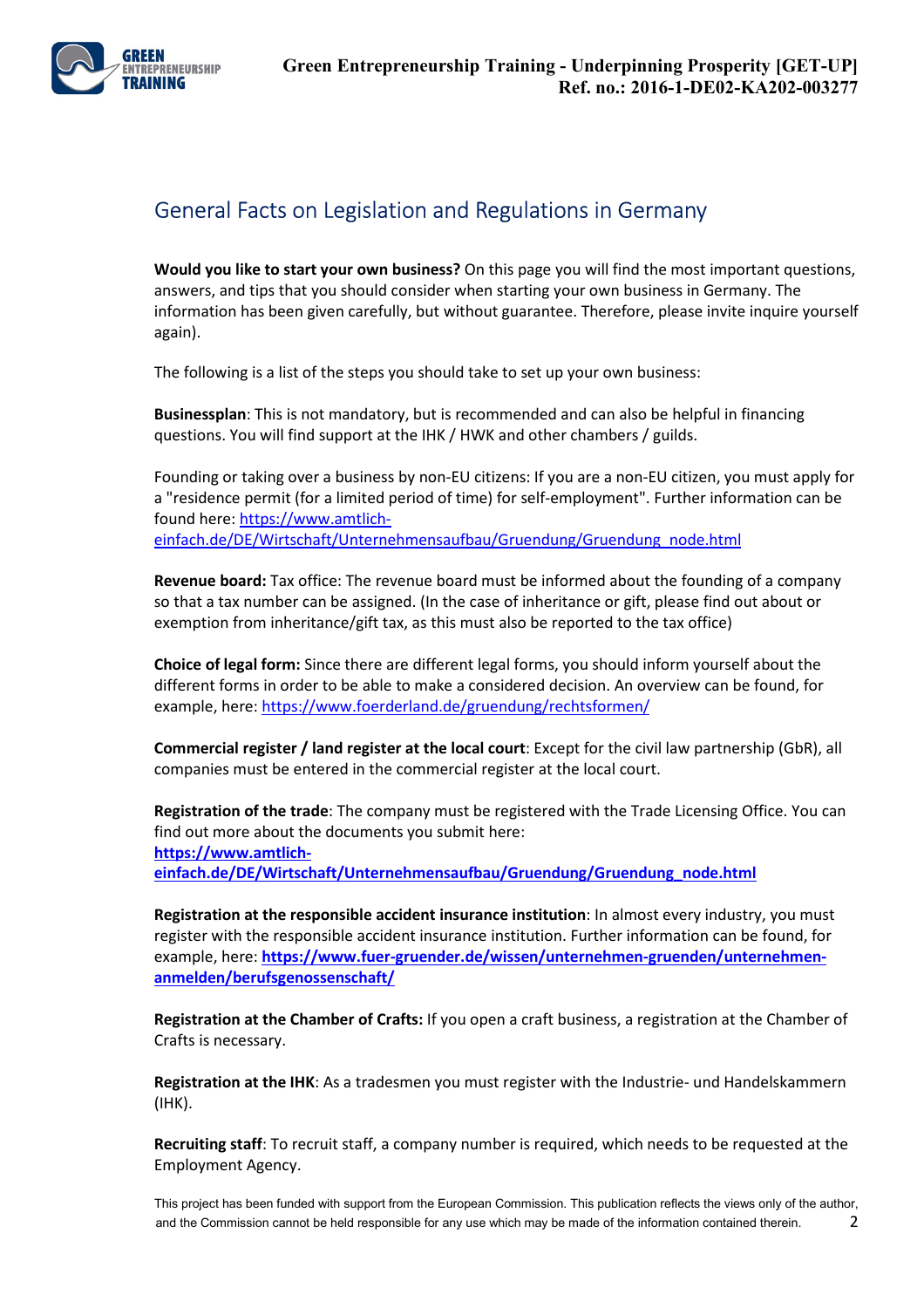

Overview of laws for founders in general: https://www.fuer-gruender.de/beratung/links-undadressen/gesetze/

Overview of used links and further links: https://www.amtlicheinfach.de/DE/Wirtschaft/Unternehmensaufbau/Gruendung/Gruendung\_node.html https://www.fuer-gruender.de/wissen/unternehmen-gruenden/ https://www.fuer-gruender.de/wissen/unternehmen-gruenden/unternehmenanmelden/berufsgenossenschaft/ https://www.innovationszentren.de/40-0-Informationen-fuer-Existenzgruender.html https://www.fuer-gruender.de/beratung/links-und-adressen/gesetze/

**Financial specifications:** Bank financing continues to be the most important source of external capital for start-ups.

Especially in risky start-ups, guarantees play an important role in ensuring start-up financing. Small and medium-sized companies in particular benefit from this financing option.

**Financial possibilities:** Bank credit, subsidies, promotions, sureties

More specific possibilities:

Start-up grant for jobseekers: If you go into business for yourself while you are registered as unemployed, you have the option of applying to the Federal Employment Agency for a start-up subsidy to promote a business start-up (according to §§ 93 f. SGB III). Further information can be found here: https://www.arbeitsagentur.de/arbeitslos-arbeit-finden/existenzgruendung

**Access to EU funding**: Access to EU funding: Within the framework of the EU project (COSME. Europe's programme for small and medium-sized enterprises) it is possible to obtain support from the EU.

General overview: https://ec.europa.eu/growth/smes/cosme\_en

Overview of some financing possibilities in Germany: http://europa.eu/youreurope/business/funding-grants/access-to-finance/search/en/financialintermediaries?shs\_term\_node\_tid\_depth=227

#### **Further financing possibilities:**

Green Entrepreneurship Global Fund: http://www.green-entrepreneurship.cc/a/Home/ **Crowdfunding** https://www.bettervest.com/de/projekt-finanzieren/ https://www.ecocrowd.de/erfahre/ Climate-KIC-Accelerator: http://climate-kic-dach.org/

Further financing possibilities:

Green Entrepreneurship Global Fund: http://www.green-entrepreneurship.cc/a/Home/ crowdfunding

https://www.bettervest.com/de/projekt-finanzieren/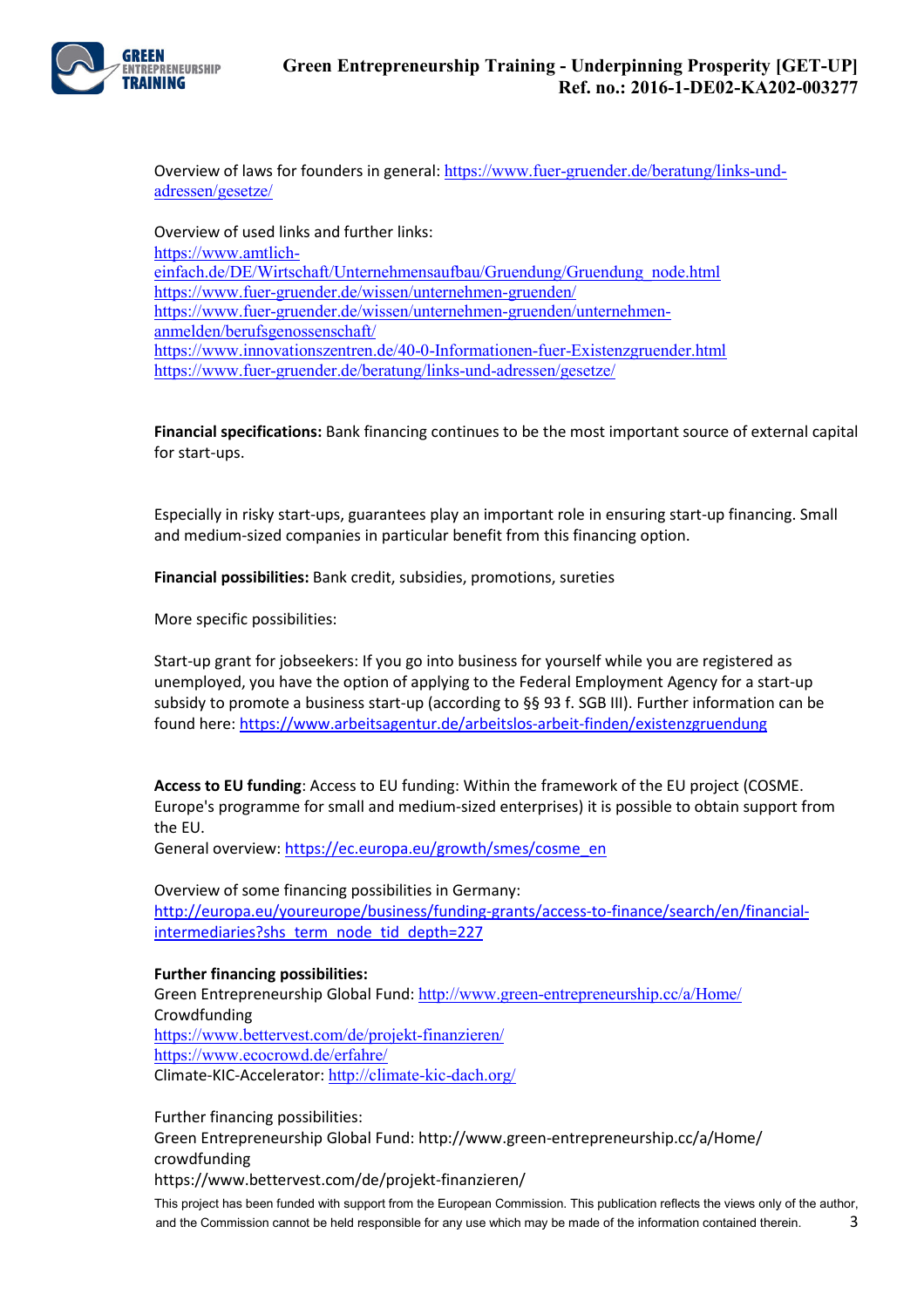

https://www.ecocrowd.de/erfahre/ Climate-KIC Accelerator: http://climate-kic-dach.org/

These are just a few examples, but we encourage you to look for further possibilities! Good luck with your Green Entrepreneurship!

### Fact sheet: German regulations on renewable resources of energy and green economy

This table lists some of the key regulations on renewable resources of energy and green economy in Germany. Note that the description of regulations below are unofficial translations. The list is not exhaustive.

| Regulation                                                                                                                    | Description                                                                                                                                                                                                                                                                                                                                                                                                                                                                                                                                                                                                                                                                                                   |
|-------------------------------------------------------------------------------------------------------------------------------|---------------------------------------------------------------------------------------------------------------------------------------------------------------------------------------------------------------------------------------------------------------------------------------------------------------------------------------------------------------------------------------------------------------------------------------------------------------------------------------------------------------------------------------------------------------------------------------------------------------------------------------------------------------------------------------------------------------|
| The German Environmental constitutional<br>law                                                                                | Since 15 November 1994, environmental protection has<br>been enshrined as an objective of the state in Article 20a<br>of the German Basic Law. Constitutional status has thus<br>been afforded to environmental protection and its<br>objectives. All state bodies - in particular the legislature -<br>are required to be "mindful also of [their] responsibility<br>toward future generations" and to protect the<br>environment.                                                                                                                                                                                                                                                                           |
| German Government Energy Concept of<br>September 2010, Climate action programme<br>of December 2014, Climate Action Plan 2050 | The goal of German energy policy is to reduce such<br>emissions by at least 40 percent by 2020 and by 80 to 95<br>percent by 2050, relative to 1990 levels.                                                                                                                                                                                                                                                                                                                                                                                                                                                                                                                                                   |
| Renewable Energy Sources Act                                                                                                  | Germany's electricity supply is becoming "greener" every<br>year. The share of renewables in electricity consumption<br>has steadily grown over the last few years - from around<br>6% in 2000 to around 36% in 2017. By 2025, 40-45% of<br>electricity consumed in Germany is to derive from<br>renewables. This is the aim of the Renewable Energy<br>Sources Act.<br>The 2017 revision of the Renewable Energy Sources Act<br>rings in the next phase of the energy transition: from<br>2017 onwards, funding rates for renewable electricity will<br>no longer be fixed by government, but will be determined<br>via a market-based auction scheme - a fundamental<br>change in funding renewable energy. |
| Waste Management Act (KrWG)<br>entered into force on 1 June 2012                                                              | The Waste Management Act (KrWG) is intended to<br>tighten resource, climate and environmental protection<br>regulations. It. transposes Directive 2008/98/EC into<br>German law. The Waste Management Act (KrWG) is<br>supplemented and fleshed out by a number of other<br>regulations such as the Abfallverzeichnis-Verordnung<br>regulation which lists the types of waste that are                                                                                                                                                                                                                                                                                                                        |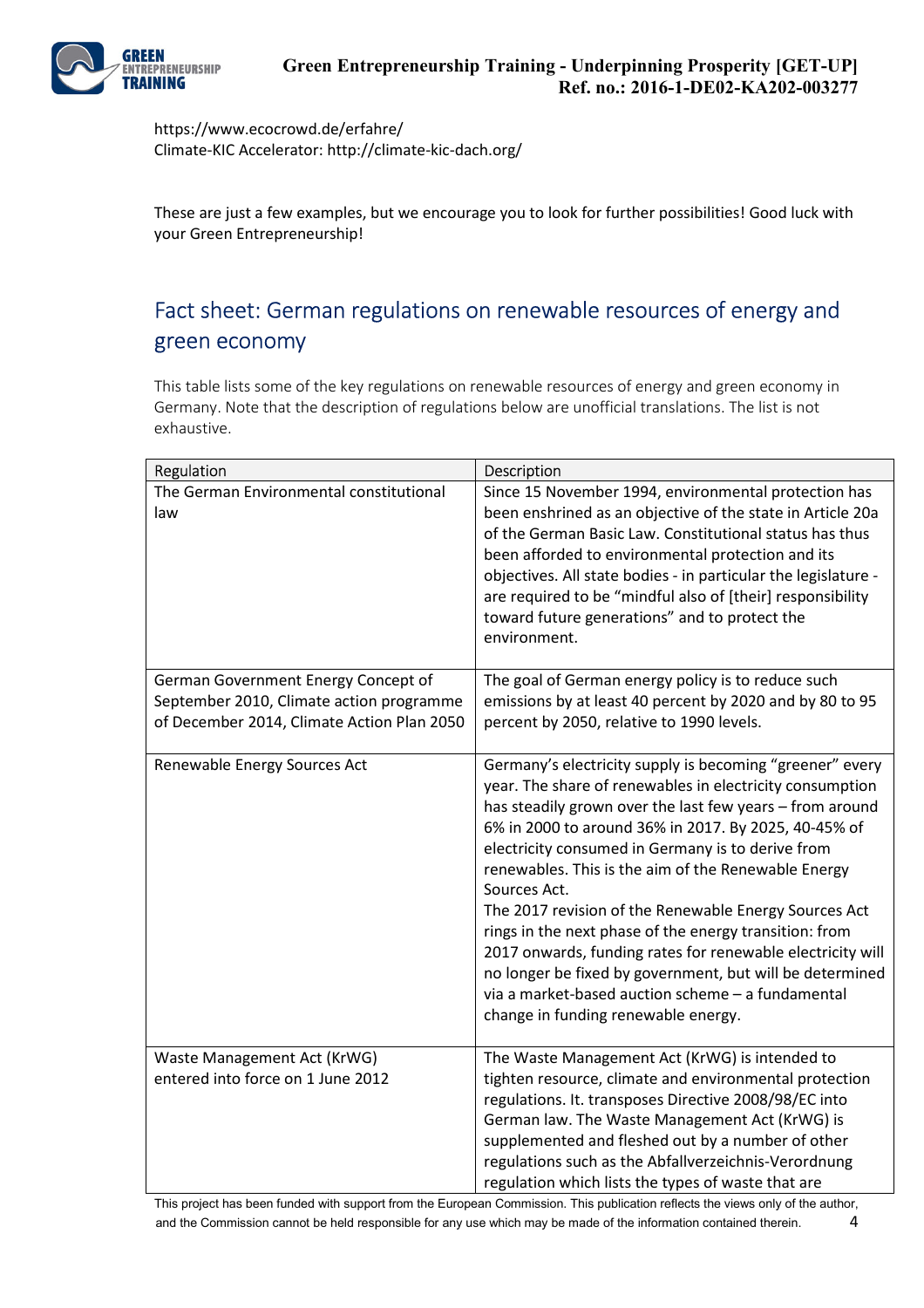

|                                                                             | classified as hazardous, and those that are classified as<br>non-hazardous.                                                                                                                                                                                                                                                                                                                                                                                                                                                                                                                                                                                                                                                               |
|-----------------------------------------------------------------------------|-------------------------------------------------------------------------------------------------------------------------------------------------------------------------------------------------------------------------------------------------------------------------------------------------------------------------------------------------------------------------------------------------------------------------------------------------------------------------------------------------------------------------------------------------------------------------------------------------------------------------------------------------------------------------------------------------------------------------------------------|
| Environmental Appeals Act (UmwRG)<br>entered into force on 15 December 2006 | The Act makes it possible for associations whose<br>predominant purpose is to promote environmental<br>protection objectives to appeal against violations of<br>environmental law, i.e. request an internal review or take<br>legal action.<br>The UmwRG is designed to incorporate into German law<br>that part of the European Public Participation Directive<br>2993/35/EC of 26 May 2003 which deals with access to<br>justice. The overall aim of the Directive is to preserve,<br>protect and improve the quality of the environment and<br>to protect human health.                                                                                                                                                                |
| <b>Federal Immission Control Act</b>                                        | This law lays down the requirements concerning the<br>construction, quality, and operation of industrial<br>installations that could potentially provoke<br>environmental harm and other hazards due to accidents<br>or incidents. The most important legal principle laid down<br>by the Act is the duty to adhere to the state of the art.                                                                                                                                                                                                                                                                                                                                                                                              |
| Energy Industry Act                                                         | A framework policy to enhance competition, security of<br>supply and sustainable energy production, Germanys<br>Energy Industry Act requires electricity labelling<br>according to type of energy source.                                                                                                                                                                                                                                                                                                                                                                                                                                                                                                                                 |
| <b>Energy Tax Act</b>                                                       | In August 2006, Germany implemented a tax on coal,<br>coke and lignite and rescinded tax breaks for biofuels.<br>The tax fully exempts energy-intensive industries - glass,<br>ceramics and cement - as well as domestic burning. The<br>taxation law implements the European energy taxation<br>directive as national law.                                                                                                                                                                                                                                                                                                                                                                                                               |
| <b>Chemicals Act</b>                                                        | The main features of chemicals testing, assessment,<br>classification and labeling are defined in the Chemicals<br>Act (Chemikalien-Gesetz) and are laid down in greater<br>detail in regulations like the Dangerous Substances<br>Regulations and the Ban on Chemicals Regulations which<br>lay down classifications of dangerous properties and<br>stipulate labeling. This leads to a reduction or, where<br>appropriate, to a ban on the handling of dangerous<br>chemicals. The basis for these national regulations is a<br>series of EU directives, for example: Regulation EC<br>1907/2006, the European Chemicals legislation<br>concerning the Registration, Evaluation, Authorisation<br>and Restriction of Chemicals (REACH). |
| <b>Water Resources Act</b>                                                  | Plants that handle substances that are hazardous to<br>water are subject to requirements as regards<br>construction, quality, maintenance, operation, and                                                                                                                                                                                                                                                                                                                                                                                                                                                                                                                                                                                 |